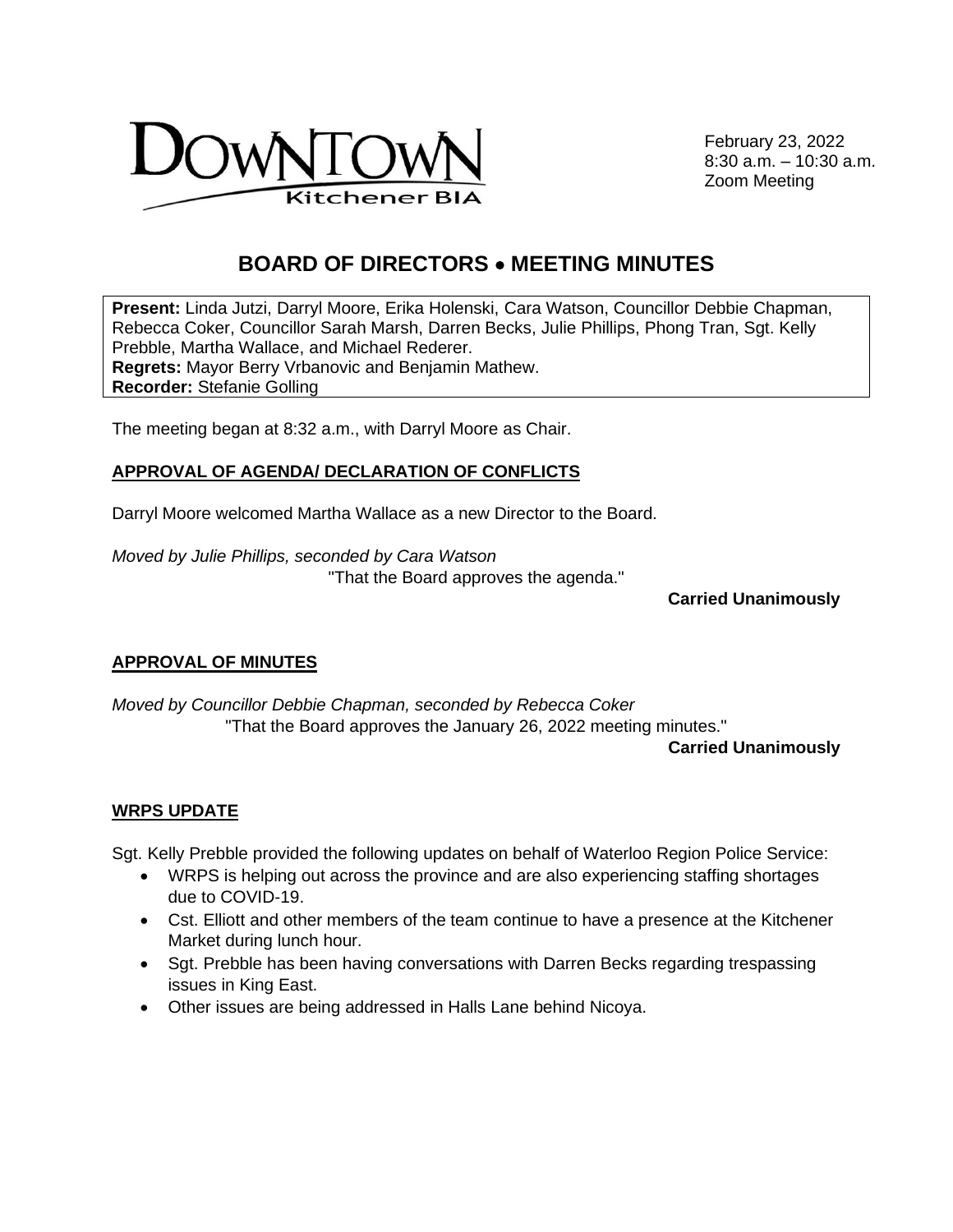Board Director questions and comments:

- Linda Jutzi provided an update on the creation of a reporting template for after-the-fact member business scenarios.
	- $\circ$  Sgt. Prebble asked that we encourage businesses to continue calling dispatch and document waiting times. Sgt. Prebble is able to take this information forward that will back complaints.
	- o Ms. Jutzi added that she does not believe small business owners are willing to wait on hold for 40-minutes; can we use the information to share a report with Sgt. Prebble to take forward to WRPS?
	- $\circ$  Sgt. Prebble understands, but if we can have business owners try, the data will support and back the argument. Data-backed information will make a bigger impact.
- Businesses have been down this road before, and it was sorted out. The Slack app was that reporting tool, and now it has been then taken away. This feels very hopeless when all of the efforts are being tossed.
- It is clear that the online reporting system is not set up for an employee of a retail company, more a homeowner, or for stolen personal property. Much of the form asks for so much information and is not set up for urban areas. It's a disincentive to reporting. Has WRPS looked into this, so the database system is reflective? Types of calls missing for reporting include open drug use and disorderly behaviour.
	- o **Action item:** Sgt. Prebble to follow up on with the type of reporting issues today.
	- o **Action item:** Sgt. Prebble to continue to share information with WRPS and keep information open between meetings.
- These types of details should be registered into the data set. It will be tracked and shows patterns.
	- o Building security should track in their own personal file (date, time, length of time for issue). For example: if they are asking an individual to move along regularly. This information can be shared with inspectors.

# **DISCOVERY TEAM**

Linda Jutzi shared that she recently had a meeting with the Region of Waterloo and Leadership Waterloo regarding the Discovery Team. There have been a few complaints that we cancelled the Discovery Team program. Businesses that used it the most are feeling discouraged that it is gone.

Ms. Jutzi explained in her meeting with both groups that the Downtown Kitchener BIA spent \$60,000-\$90,000 annually on the program, but it needed a much bigger and broader solution.

The Region shared that they are leading a community safety plan development. Since the meeting, Ms. Jutzi was made aware that a program is being developed, and it will service Kitchener, Waterloo, and Cambridge.

Ms. Jutzi also shared that a class of Leadership Waterloo is writing a paper on issues regarding homelessness. It is a discovery document with recommendations. The class asked many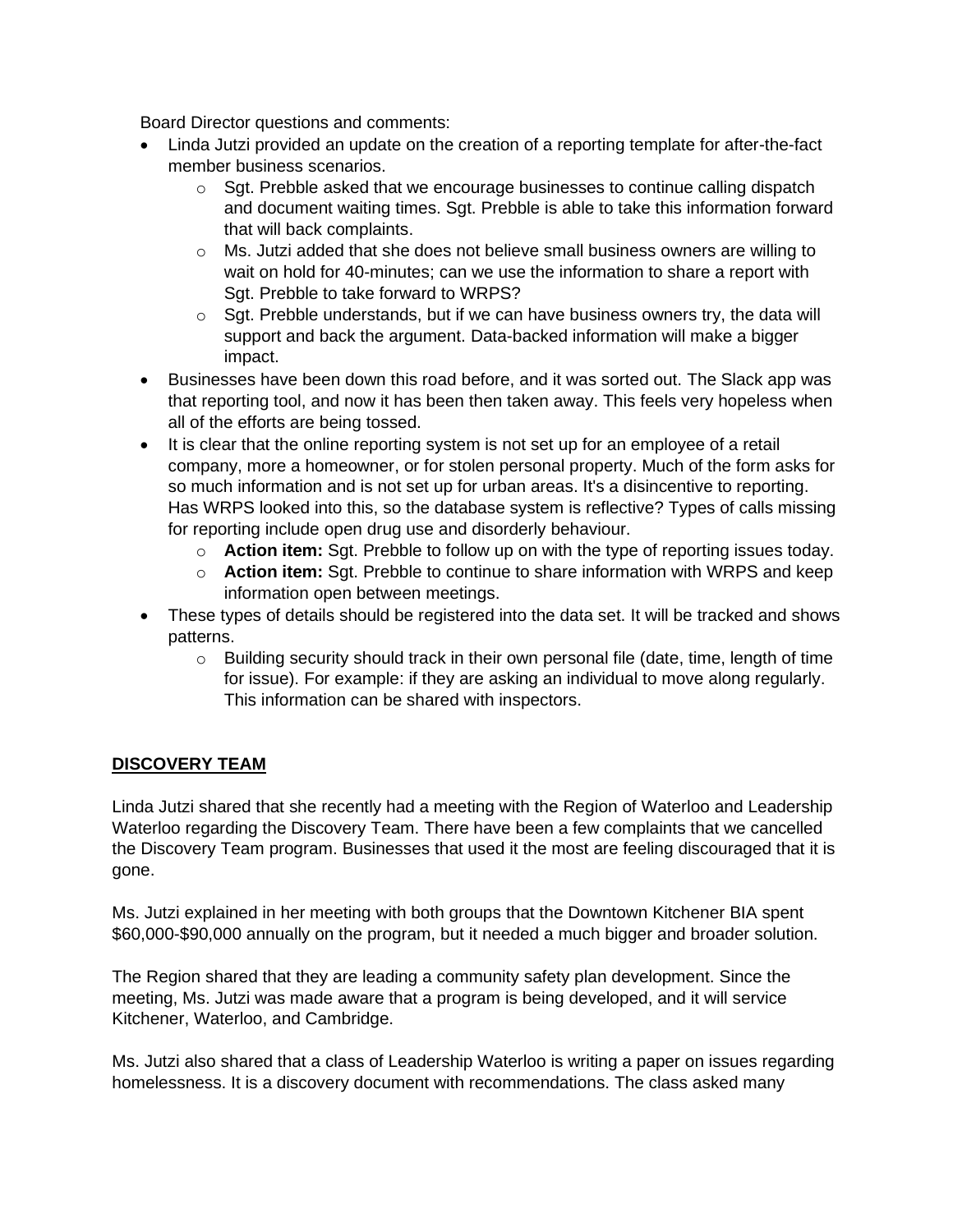questions: what happened to the Slack app, why the program started and ended, were there meetings and attempts to cross communicate between groups, etc.

Director comments and questions:

- Great news that the Region has something is in the works!
- Darren Becks shared an update on the Region Outreach Program.
	- o [https://calendar.regionofwaterloo.ca/Council/Detail/2022-02-23-1900-](https://calendar.regionofwaterloo.ca/Council/Detail/2022-02-23-1900-Council2/25cecc15-4a90-4fa3-9125-ae4401579a53) [Council2/25cecc15-4a90-4fa3-9125-ae4401579a53](https://calendar.regionofwaterloo.ca/Council/Detail/2022-02-23-1900-Council2/25cecc15-4a90-4fa3-9125-ae4401579a53) (reference section 12.2)
	- o The Region of Waterloo would like to see the program up and running to determine how the City of Kitchener can support it.
- This is what we were expecting and hoping for by defunding the Discovery Team program. They are spending \$1M-\$1.5M annually (ref: page 89). People staffing the program include mental health and addiction councillors and paramedics. Great job, this is good!

## **CONSTRUCTION UPDATE**

Darren Becks shared a brief update that he and colleague Rick Farwell (Downtown Operations) are working to develop an internal/external list of construction taking place in the core. Some of the construction work that will be completed is reactive, while other is proactive. The goal is to gather everything into one shared document, with the hopes of identifying a list of areas impacted downtown.

Director questions:

- Any sign of completion at City Hall?
	- $\circ$  As of last week, they are still tracking towards the end of May. We believe there are a couple of challenging delivery items.
	- o Once Carl Zehr Square is complete, they will move to College, Duke, and Young Streets to complete the remaining construction.

### **BOARD UPDATES**

### *DTK Art Walk*

Linda Jutzi shared a brief update for the DTK Art Walk.

Director questions:

- Can we make it an option to find the artwork a new home?
	- o **Action item:** Linda Jutzi to speak with KWAG about the possibility of repurposing artwork.
- How can someone purchase artwork once it's removed if there is a way to keep homage somehow, that could lead to sales for the artist.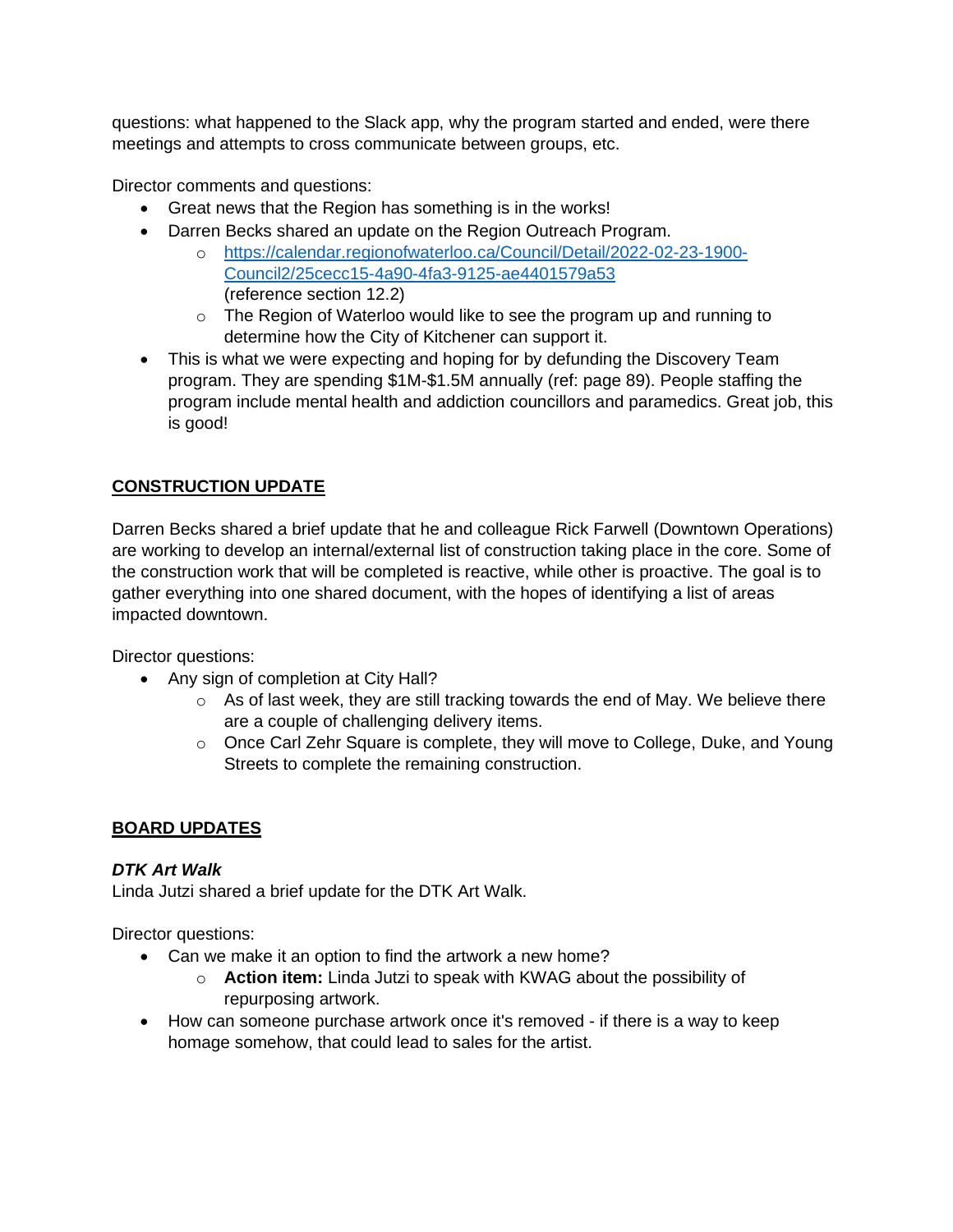### *DTK Beehives*

Ms. Jutzi shared a marketing opportunity with the placement and sale of honey through the DTK Beehive program.

Director questions:

- I was recently on a committee and discovered that honeybees in an urban setting are not as useful as expected. It may be worthwhile to reach out to the researcher, as she has done a lot of work on this and was part of the pollinator committee.
- Wondering how the beehives are going on top of the Walper.
- In the summer, our patio experiences bee issues with the sweet drinks, etc.
- The KPL has a hive, and the Kitchener Market is also looking into the possibility of having one.
- Concerned that if we do not look into it with local experts, we could be endangering the viability of existing hives. Don't think we should go full steam ahead until we understand better.

Ms. Jutzi will take it back and have a further discussion; however, has noted hesitation.

### **PATIO PROGRAM**

Linda Jutzi shared an update on the patio plans for 2022. Ms. Jutzi noted that there are a few new businesses opening and are asking for a patio.

The BIA is working with the City of Kitchener to begin patio installation for April  $4<sup>th</sup>$  or 11<sup>th</sup>, weather permitting. Sails will likely be installed at the beginning of May.

Director questions:

- Would like to confirm that the BIA owns the furniture and patio structure? What about somewhere like the Yeti (private property)?
	- o Restaurants that are a part of the Pop-up Street Patio Program, with the exception of Abe Erb, are all on public property. The purpose of the program was to beautify and unify the core. There are some cases where patios are on private property. As an example, the Yeti spent significant money on building their patio. We contributed towards furniture (etc.), however, not towards the structural change of the building.
- In the last two years, the AGCO has lightened up on the extension of use for licensing rules. Will this be the case for this year?
	- $\circ$  We anticipate it will be a permanent arrangement for municipalities; however, there is no confirmation beyond that it runs till December of this year.

### **OTHER BUSINESS**

• Board Directors discussed returning to in-person Board Meetings or a hybrid model potentially this April.